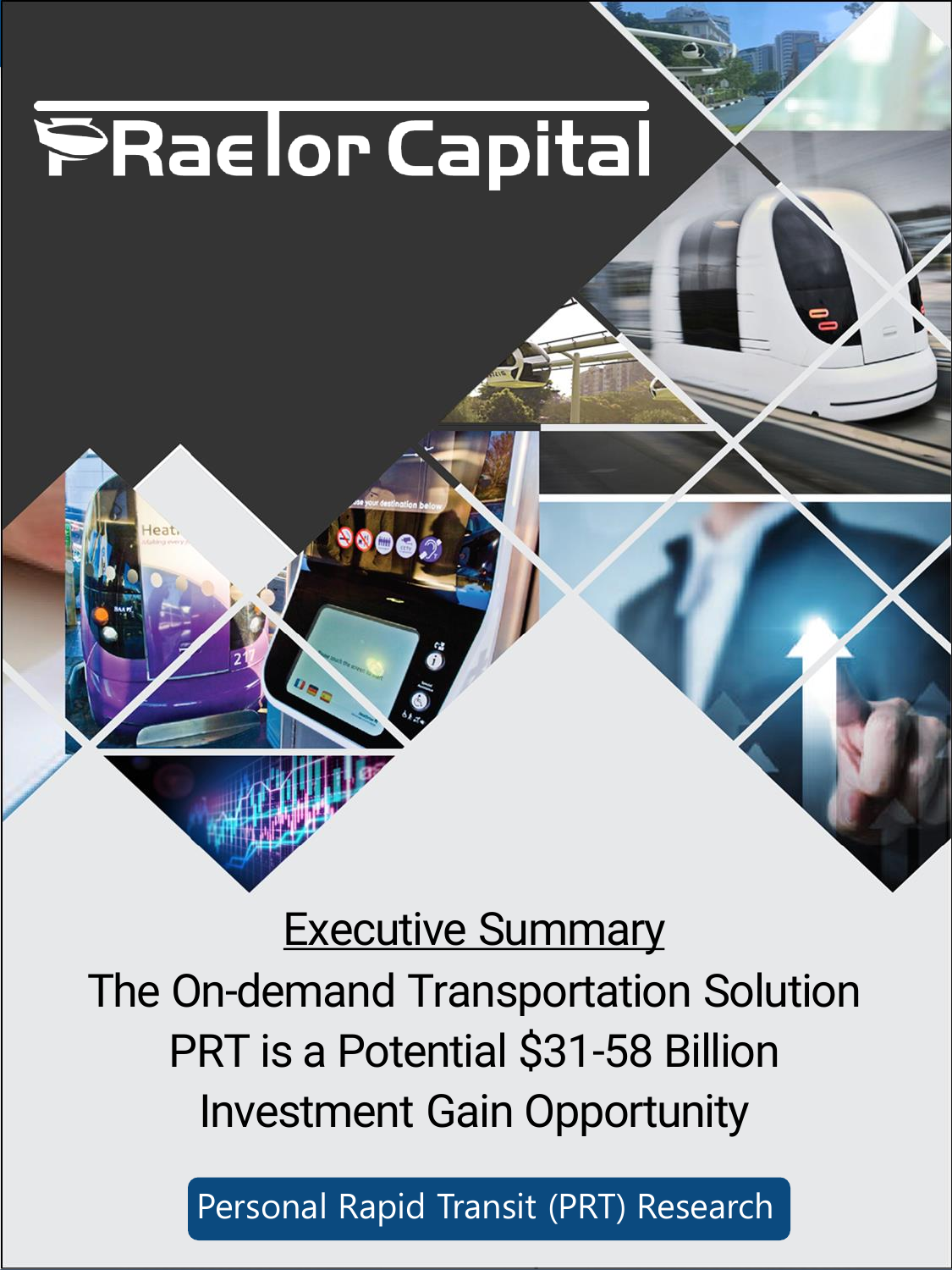#### **INTRODUCTION TO THE PRT VALUE OPPORTUNITY/GAP**

Investors are paying increasing attention to, and investing in, the emerging mobility ecosystem. This domain includes the traditional OEM, autonomous driving, battery, AV mapping, sensor and EV (electric vehicle) charging segments. Over 1000 early-stage mobility companies have received  $\sim$ \$200 m (million) investment since 2010.

On-demand transportation is a part of this mobility ecosystem and one of the best-performing segments in transportation investing. This includes ride-hailing app providers like Uber and Lyft, multi-mode majors like BYD, on-demand logistics like LaLamove and EasyVan and micromobility providers like urban bike and scooter rentals (e.g. Lime). Potential entrants include Apple, GM (Cruise) and Alphabet (Waymo).



The group of market listed ondemand transport providers has performed well from 2016 to 2021 and produced a ~275% stock market return in comparison with the S&P 500's ~116% return (Figure 1).

**PRaelor Capital** 

Advisory Capital-Raising Consulting

> This group's adjusted public stock valuations of \$420 bn is entirely based on future growth potential currently since these firms are in aggregate unprofitable. These valuations reflect high expectations.

The Price-to-Revenue multiple is an effective gauge of early-stage company value that doesn't rely on free cash flow and profit and hence fits this peer group. The high market expectation for growth and profitability of this group are also reflected in the average price-to-revenue multiple of 9.7x, illustrated in Figure 2.



The Market-to-Book ratio of the on-demand transportation peers illustrates a similarly high expectation or premium valuation position (Figure 3). A ratio value of 1 indicates the market value of equity matches the equity capital invested.

\*Note that Tesla was intentionally excluded from this group because it's an auto major and because of its large size. Its financial characteristics would have, in effect, overwhelmed the rest of the group. If Tesla was included, these valuation metrics would be higher

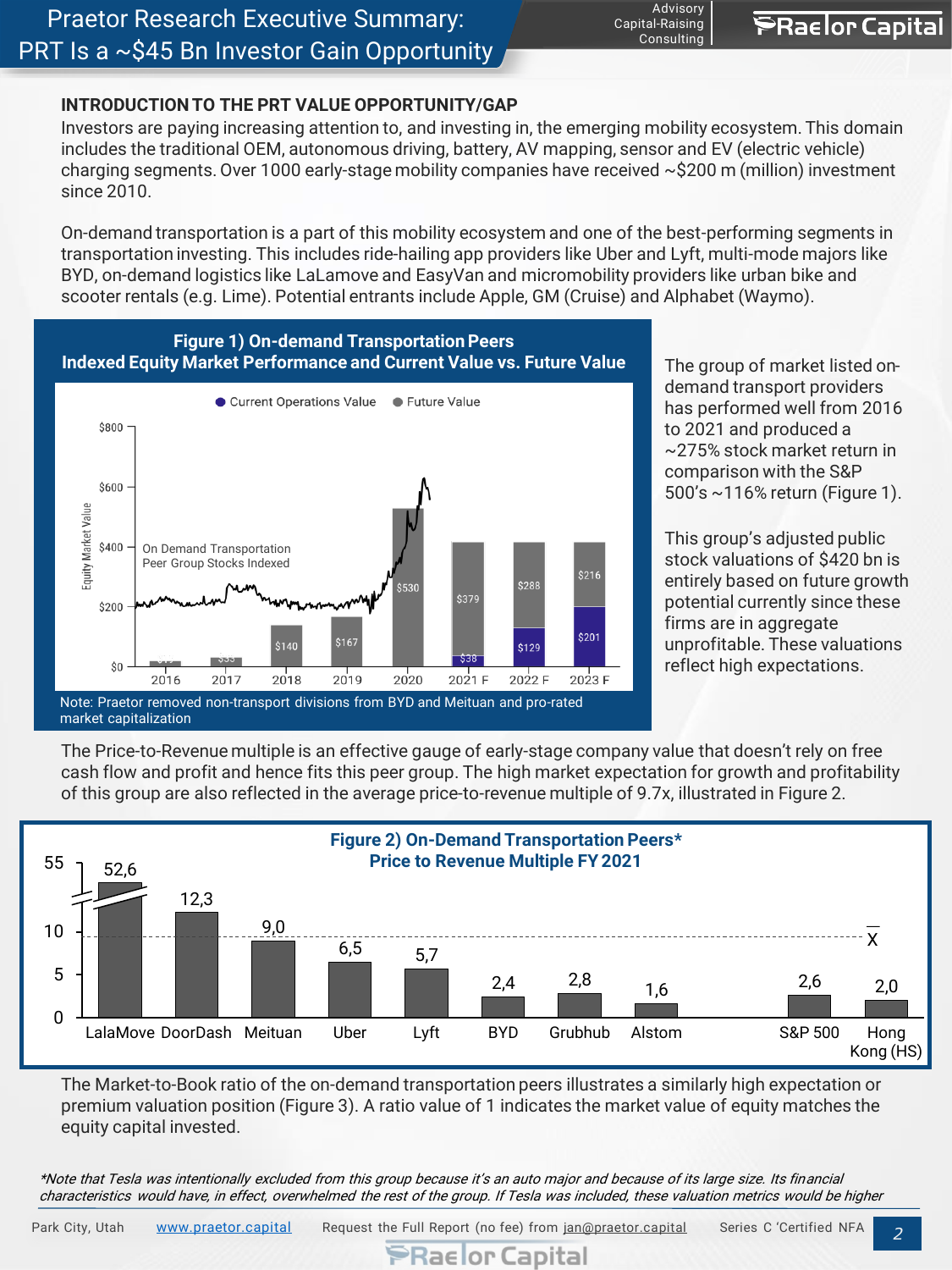



An average peer value of  $\sim$ 14 reflects significant value creation, well above the S&P 500 of  $\sim$ 4.1 and Hong Kong's Hang Seng Index value of  $\sim$  1.5. The adjusted book equity capital of this group – excluding prior loss write-downs - is ~\$34 billion.

In contrast to early stage on-demand transportation peers, Personal Rapid Transit (PRT) firms – part of the SAEV on-demand category - have yet to attract a billion dollars of investment several decades into PRT's technology development with functional PRT tracks on three continents.

PRT Companies have attracted approximately one 1/50th of the investment in public on-demand transportation firms (Figure 4; the X scale is  $1/10<sup>th</sup>$  of the above Figure 3). The average PRT firm valuation<sup>\*</sup> (market-to-book) is under half of their on-demand transportation peers (~7 vs. ~14). Several of these companies are undercapitalized and plan to raise equity capital in 2021, of which 3 are raising capital currently^.



There are two possibilities relating to both low PRT investment and firm valuations: Either PRT is unattractive as a solution and investment. Or PRT is a significant investment opportunity?



#### **PRAETOR CAPITAL RESEARCH FINDING:**

**Once a large PRT project demonstrates its attractive features, PRT will be a potential \$31-58 bn investment gain opportunity (midpoint ~\$45 bn)** 

Disclosure: The author has investments in PRT early-stage firms and serves as Vuba Corp's CFO. His work has made him a believer in PRT's promise and the recipient of this research should keep this in mind.

\*All the PRT companies are privately held. If their valuations haven't been provided to Praetor Capital, they have been estimated. ^ ModuTram, Vuba and Futran are raising capital currently. Request specifics directly from Praetor - they are not disclosed in this research. Further, this research is not endorsing any individual companies as investments – the prediction is that the PRT industry will succeed, not necessarily all the incumbent firms.

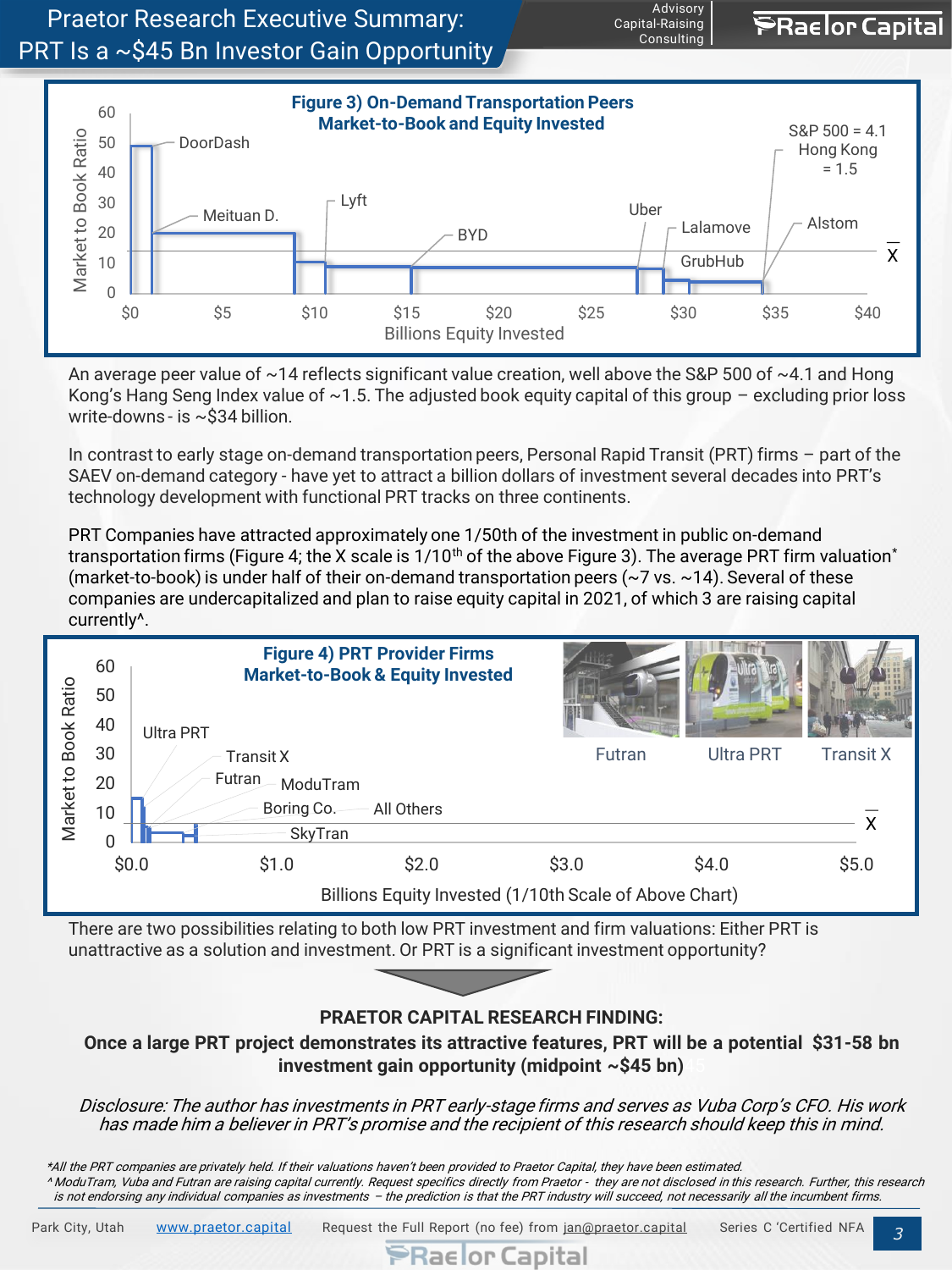Praetor Research Executive Summary: PRT Is a ~\$45 Bn Investor Gain Opportunity



**Advisory** Capital-Raising Consulting

**PRaelor Capital** 

The Advanced PRT Project Pipeline (Figure 5) totals \$82 bn of revenue, spread over the 3-4 years it takes to build a PRT system. The plurality of projects are in India, the Middle East, China and Africa. This PRT pipeline has been developing steadily under the investment media's radar and unknown to many infrastructure and on-demand transportation investors.

Praetor reduces the \$82 bn pipeline to the \$14 bn Expected to Close PRT Pipeline to conservatively estimate the number of projects that will likely break ground in the coming 3-5 years. This probability adjustment lower is made at the project level considering several factors including PRT company financial position, the project's current status, the location and the views of industry executives.

This \$14 bn estimate is neither fiction nor wishful thinking: it includes 13 PRT projects that are contracted or already under construction globally. Some examples are Chengdu Tianfu Airport (China, Ultra MTS), Amsterdam Park & Ride (Netherlands, 2getthere), and Las Vegas Loop (USA, Boring Company). These 13 represent ~240 km of PRT track. In addition, there are 5 projects under bid in India totaling ~206 km. Put differently, we know the likely composition of 18 of the expected ~45 projects of the \$14 bn group.

Together these 18 potential PRT networks constitute ~446 km, ~\$3.7+ bn of transportation infrastructure CAPEX, and an estimated \$210 million of operating profit for early-stage PRT firms.

The Praetor Capital research demonstrates that the \$14 bn of expected near-term projects translates into attractive financials for PRT firms and the related infrastructure projects.

\* Note Praetor has made all efforts to vet this private company group's sales pipeline. However, SkyTran and The Boring Company did not respond to requests for comment, and we are likely underestimating their collective pipeline by \$5+ bn.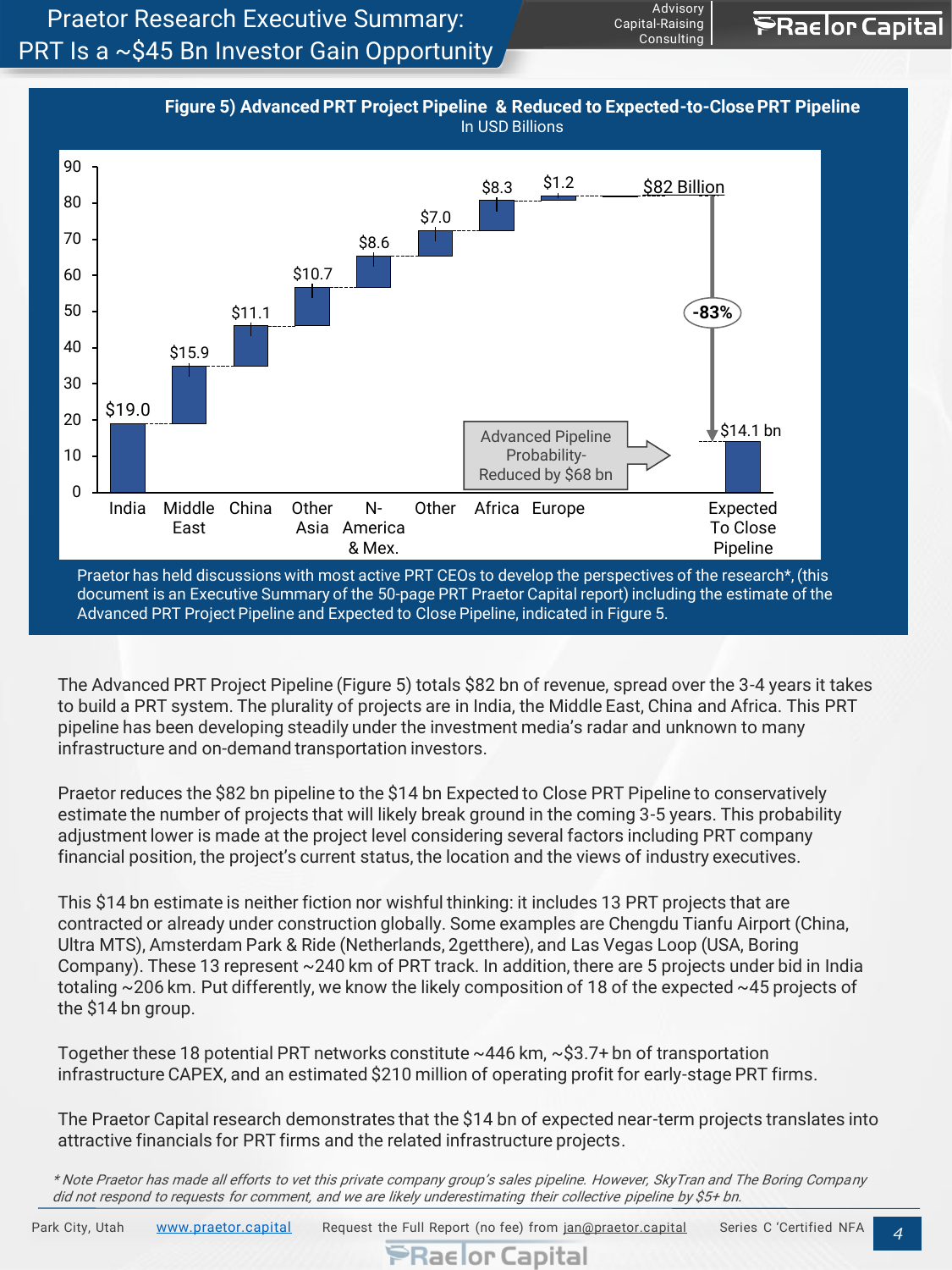#### **ASIDE: WHAT IS PRT, AND WHY DOES IT HAVE AN \$82 BN PIPELINE OF PROJECTS?**

Personal Rapid Transit (PRT) is a transport mode that originated in the 1970s featuring small, automated vehicles operating on dedicated guideways. PRT is also known as Automated Transit Networks (ATN) or simply as podcar networks. There are several PRT-like systems operating worldwide.



Click images for video Click images for video

Click images for video

Click images for video





Station Functioning



PRT Has unique defining characteristics: **P: Personal** because PRT utilizes small vehicles or pods with the capacity for 1 to 8 passengers. Families and small groups can travel together in these autonomous vehicles.

> **R: Rapid** because the time taken for a PRT trip can be shorter than other urban transport modes. Several attributes make PRT Rapid:

> > First, the pods can travel at speed (currently up to 70km/h) on dedicated guideway structures (grade-separated). The self-driving vehicles are safely routed by a central control system.

Second, the small vehicles are summoned on-demand with little waiting time and can load and unload passengers quickly.

Third, on-demand transport doesn't have fixed routes and schedules: the passengers specify their destination and can be routed there directly without stopping or slowing down. Pods bypass offline stations where they are not required to stop.

**T: Transit** because the vehicles can carry passengers and goods across a city (or a region) from any point to any point like a taxi, 24/7 moving passenger volumes of 7,000+ per hour per direction historically and forecast to increase this to 20,000+ with current technologies.

PRT's has attractive attributes that can't be matched by traditional transit modes like bus, personal cars, light rail and subways:

- PRT's low capital cost (<\$10 mill per km) and low operating costs can combine to make mid-sized and large PRT urban networks profitable at affordable fare levels. Many current PRT proposals have IRRs of 20%+
- PRT systems can use road right of ways to provide any-point-to-any-point urban networks that are reliable and have the passenger volume capacity of 6 road lanes
- The PRT autonomous control systems are the first to deliver the promise of self-driving vehicles: high speeds, smart routing and completely safe
- PRT can lower traffic congestion by an estimated 20% for a city-wide system
- The elevated guideway networks of PRT can free up urban surface area space for other uses like parks, promenades or bike lanes
- PRT networks with solar panels can become clean energy producing urban grids (~1 MW per mile), with suitable investment cases
- Solar-based PRT networks in a city can provide it with significant progress towards attaining its climate goals. The climate benefit is from a reduction in urban traffic. This eliminates approximately 8 million tonnes of CO2 from the atmosphere, which is the equivalent sequestration of planting a 46 km<sup>2</sup> forest.

Because of these multiple competitive advantages that PRT has over other urban transportation modes, it is an ideal solution for the urban transportation crisis.

Praetor's research demonstrates that the global market for PRT is \$1,5 trillion, or over 200+ new transit project opportunities every year. A very small market share will be a large industry.

**The above characteristics are why PRT provides such an attractive investment opportunity and is set to grow rapidly once one large project demonstrates its attributes**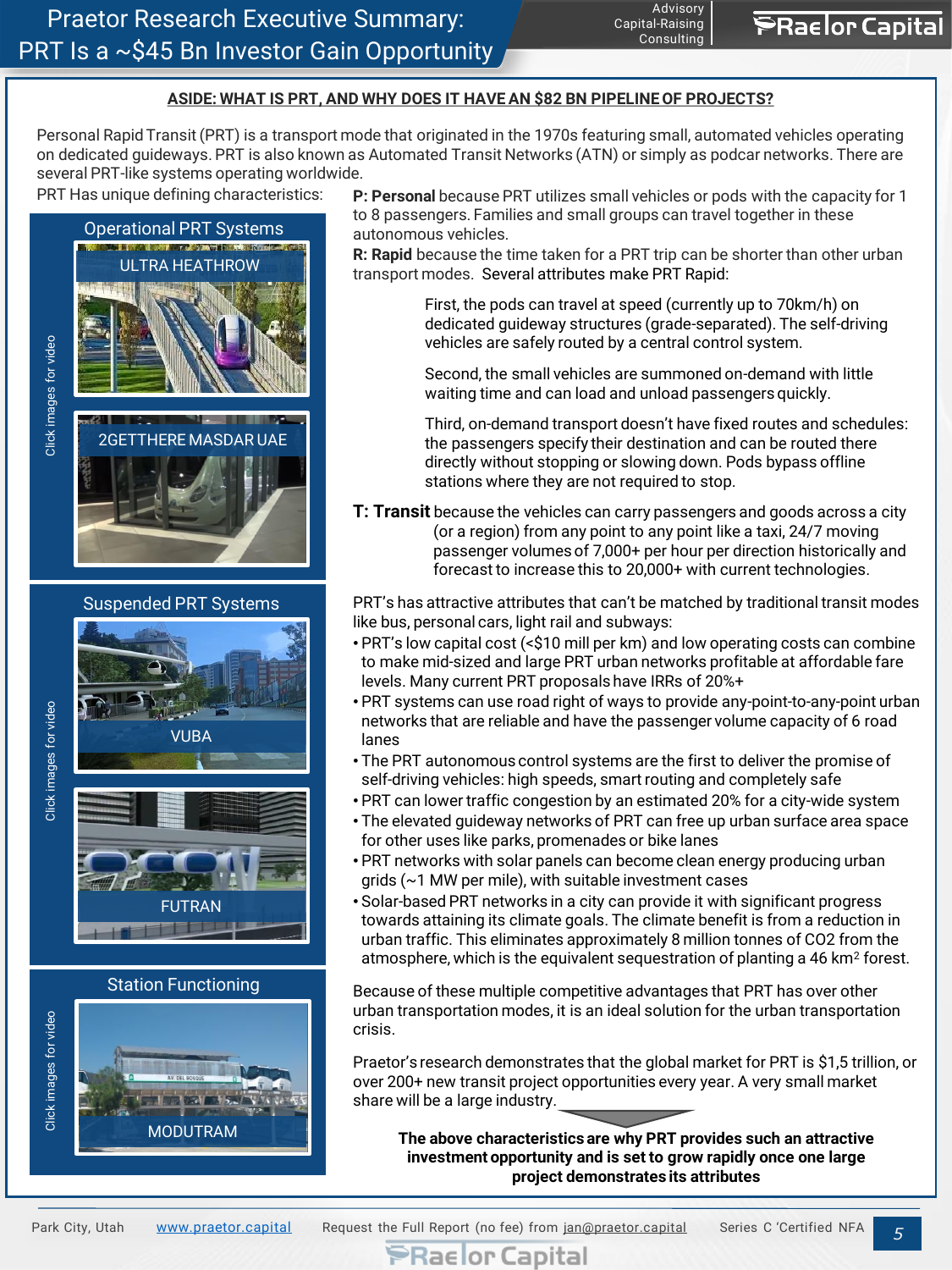For PRT provider firms, the financials are expected to be better in terms of profitability and cash flow than the current on-demand transportation firms. And without the years of early-stage losses that characterizes this segment as it grows to scale. Put simply: these firms earn profits as soon as they begin to build and operate PRT systems.

**Advisory** Capital-Raising Consulting

**PRaelor Capital** 

These attractive financials, combined with the enormous transit market opportunity (\$ 1,5 trillion per annum), implies the PRT provider industry should be valued at \$33 to \$60 bn, well above its current level of <\$2.5 bn.



The calculation of the value opportunity is illustrated in Figure 6.

The multiples are derived from the public on-demand transportation firm set. The market sizings are separate analyses, but those figures are discounted at the cost of capital to reflect it will take a decade to get to the potential 0.5% to 1.25% share of spend per annum. It's notable that a driver of the valuation is the time it takes for the \$14 bn of CAPEX to begin. Even if it takes 5-10 years, the value opportunity remains significant.

PRT hence provides an enormous investment gain opportunity and substantial potential new revenue stream for several categories of private and public companies:

- Infrastructure investment funds (all stages)
- Private equity firms like Blackstone, the Carlyle Group and Apollo Global Management.
- The current on-demand transportation peer group, including: BYD, Uber, Lyft, GrubHub and Meituan
- Electric vehicle and autonomous driving firms like Tesla, Amazon (ZOOX), Apple, Alphabet (Waymo), GM (Cruise) and VW
- Train and track engineering firms like Alstom, CRCC, Siemens, ABB and Kawasaki
- Renewable energy firms attracted by PRT's large solar arrays- like BP LightSource, AES and First Solar

Investors in PRT firms at this stage of industry growth can potentially reap shareholder returns in the thousands of percent.

Park City, Utah [www.praetor.capital](http://www.praetor.capital/) Request the Full Report (no fee) from jan@praetor.capital Series C 'Certified NFA 6

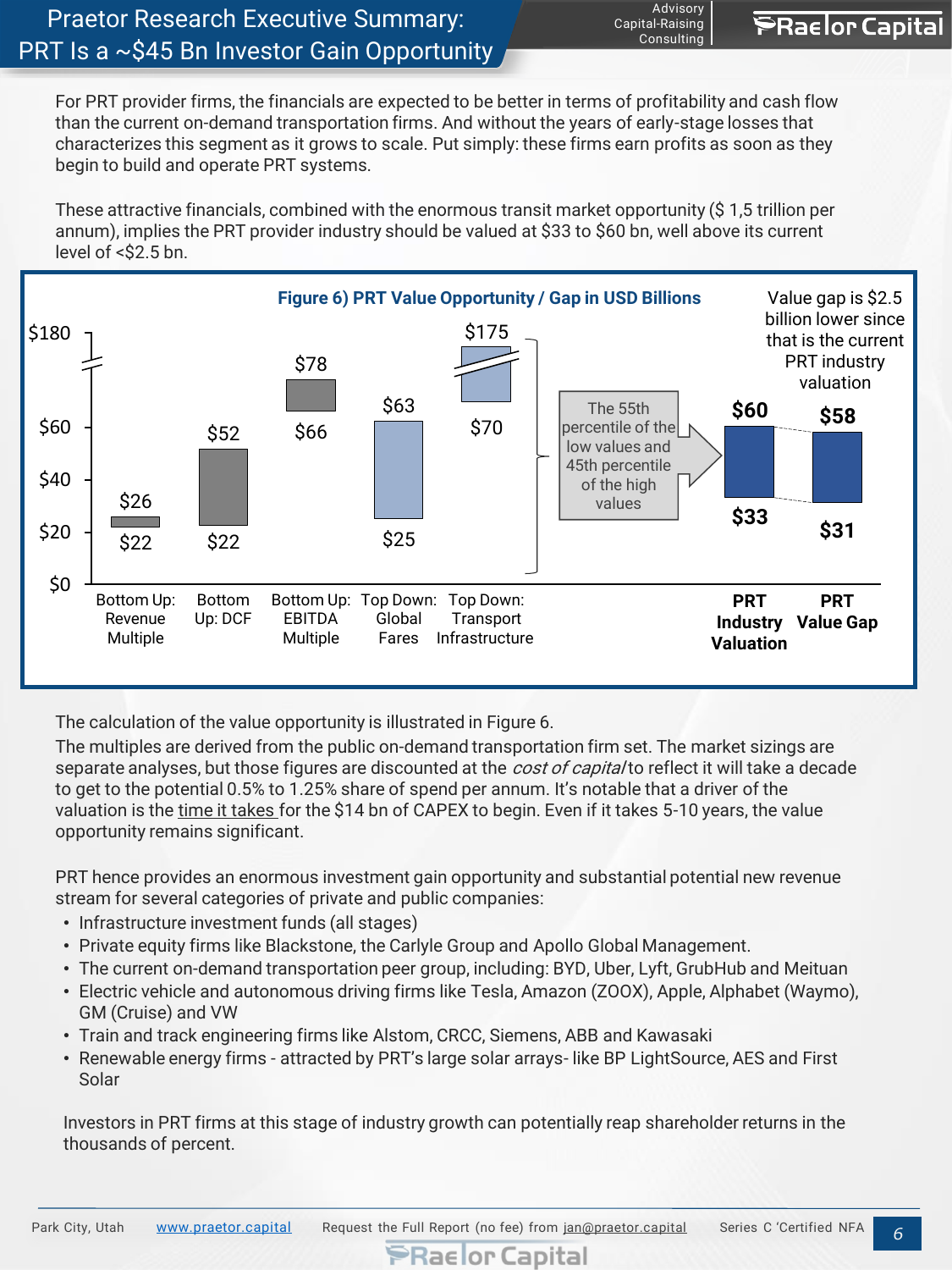There are two potential PRT entry points for these firms and potentially individual investors:

First, several of the PRT provider firms like Ultra PRT, Futran, Vuba, BeemCar and ModuTram are raising equity capital in 2021. These firms are vertically integrated and provide products and services related to the development, management and operations of urban PRT networks. They typically have their own vehicle, fixed guideway and control system designs and technologies. The Praetor Capital research profiles these privately held PRT firms, their capabilities and their individual project pipelines.

Second, the PRT transportation network infrastructure projects that are typically structured as public private partnerships (PPPs) using special purpose vehicle (SPV) entities. In the cases of mid-sized and large PRT networks, these are expected to produce returns (IRRs of 10-40%) and debt service coverage ratios that are higher than the norms and benchmarks for energy and transportation infrastructure projects.

When selecting between PRT provider firms, several strategic capabilities are crucial at this early stage of industry development:

- **Vertical Integration** to develop the complete integrated PRT system.
- **Top Engineering Talent** because the best and most efficient G2 PRT systems will prevail
- **World Class Control System** because this capability drives passenger volumes, trip speed and waiting times
- **Solar Energy Option** for city and state customers to provide a clean energy solution
- **True Partnerships** since the PRT networks are long-term partnerships with the city or state in question
- **Capital** because it costs ~\$15 million to launch and develop the PRT system technologies

As is typical for this early stage of the industry cycle, some PRT companies will succeed, and others will fail. Yet others will successfully enter the industry. Within the predicted \$14 bn of projects will be some churn.

The risks inherent to PRT beyond company risk are political in that every PRT system needs a public city or state partner, operational in developing these systems at scale, and business-economic in delivering the attractive financials of mid-sized and large networks. Operational and financial risk instruments (e.g. credit guarantees or sovereign guarantees) will play an important role in this regard.

Hence, we expect one large urban PRT project (of which there are 6 candidates currently, two contracted) to pave the way for the entire sector's growth.



**PRaelor Capital** 

Park City, Utah [www.praetor.capital](http://www.praetor.capital/) Request the Full Report (no fee) from jan@praetor.capital Series C 'Certified NFA